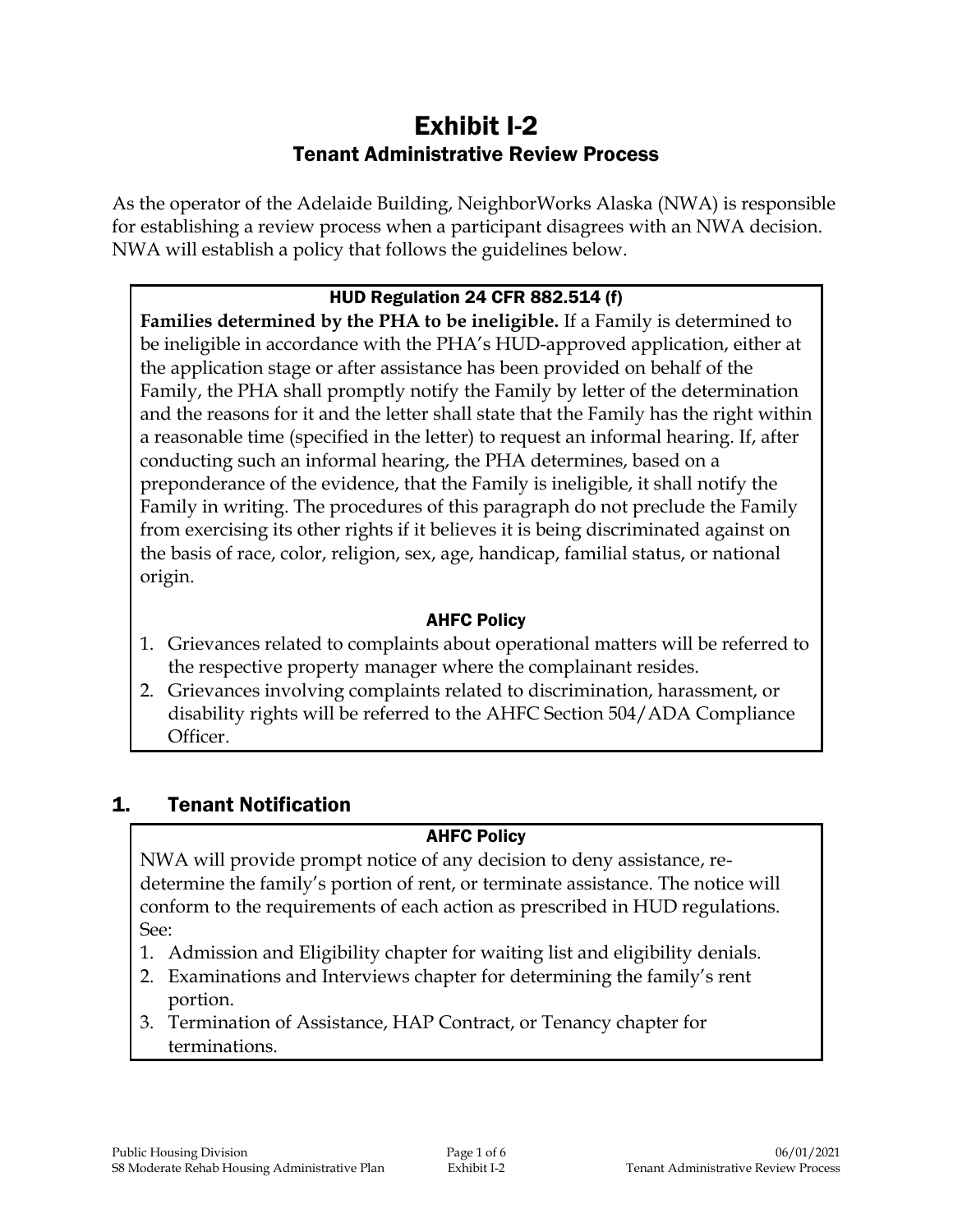# 2. Administrative Review Not Required

### AHFC Policy

NWA **is not required** to provide a tenant with an Administrative Review for any of the following reasons:

- 1. NWA discretionary administrative determinations, general policy issues, or class grievances;
- 2. Establishment of NWA occupancy standards and the AHFC schedule of utility allowances;
- 3. Any disputes between tenants not involving NWA;
- 4. Complaints about problems suffered by other tenants each tenant must report his or her own grievances;
- 5. Failure of a family to request timely an Administrative Review.

### 2.A HUD Due Process Determination

# AHFC Policy

HUD has determined that Alaska law governing a Forcible Entry and Detainer (FED) action requires a pre-eviction hearing. That hearing meets all elements of HUD's regulatory due process definition. The basis for this determination is [directive number GCH-0089, dated November 1, 1993.](https://intranet/download_file/18827/0) As a consequence of the HUD determination, NWA may choose to not grant an Administrative Review for:

- Any criminal activity that threatens the health, safety, or right to peaceful enjoyment of the premises of other residents or employees of NWA;
- Any violent or drug-related criminal activity on or off the property.

# 3. Process

# HUD Regulation 24 CFR 880.608(e)

In the event a disagreement arises concerning reimbursement of the security deposit, the family will have the right to present objections to the owner in an informal meeting. The owner must keep a record of any disagreements and meetings in a tenant file for inspection by the contract administrator. The procedures of this paragraph do not preclude the family from exercising its rights under State and local law.

### AHFC Policy

NWA **will** provide a tenant with an Administrative Review for any of the following reasons.

1. A dispute over any NWA action or inaction involving the tenant's lease which adversely affects the individual family's rights, duties, welfare, or status;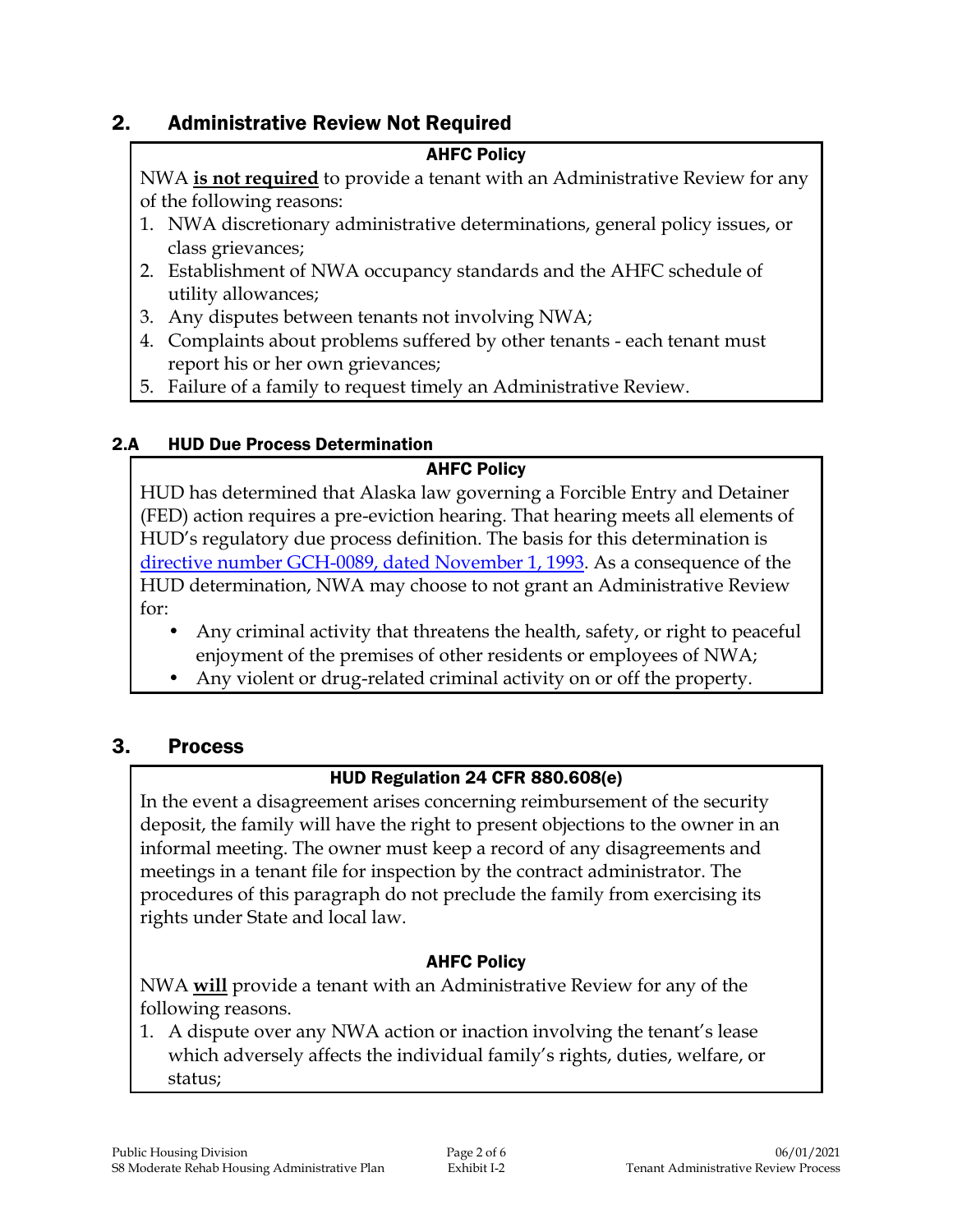- 2. A determination of the tenant's annual or adjusted income and the use of such income to compute the tenant's rental portion;
- 3. A determination of the appropriate utility allowance (if any) for the tenantpaid utilities from the utility allowance schedule;
- 4. A decision to terminate assistance because of the tenant's action or failure to act.
- 5. A decision not to grant a reasonable accommodation request for a family member with a disability; and
- 6. Denial of a hardship exemption to the minimum rent requirement.

### 3.A Continued Assistance During the Administrative Review Process AHFC Policy

- 1. If a tenant is eligible to participate in the Administrative Review process, NWA will not move forward with an adverse action until the tenant has completed the process.
- 2. If the tenant is not on a Contract Rent rate, subsidy will continue until the conclusion of the grievance process.
- 3. NWA may make changes in tenant rent or deny a transfer for a family that wants to move while the review process is pending.

# 3.B Family Requirements

A tenant family interested in appealing an NWA decision must:

- $\triangleright$  Submit their written request timely. The request must be postmarked or received by NWA by the appropriate deadline.
- $\triangleright$  Notify NWA if they plan to have legal representation at the Administrative Review.
- $\triangleright$  Notify NWA in advance of the Administrative Review if they need a reasonable accommodation to allow a family member with a disability to participate in the process.

NWA may specify additional family requirements. Upon receiving the tenant's timely request, NWA will proceed with the Administrative Review.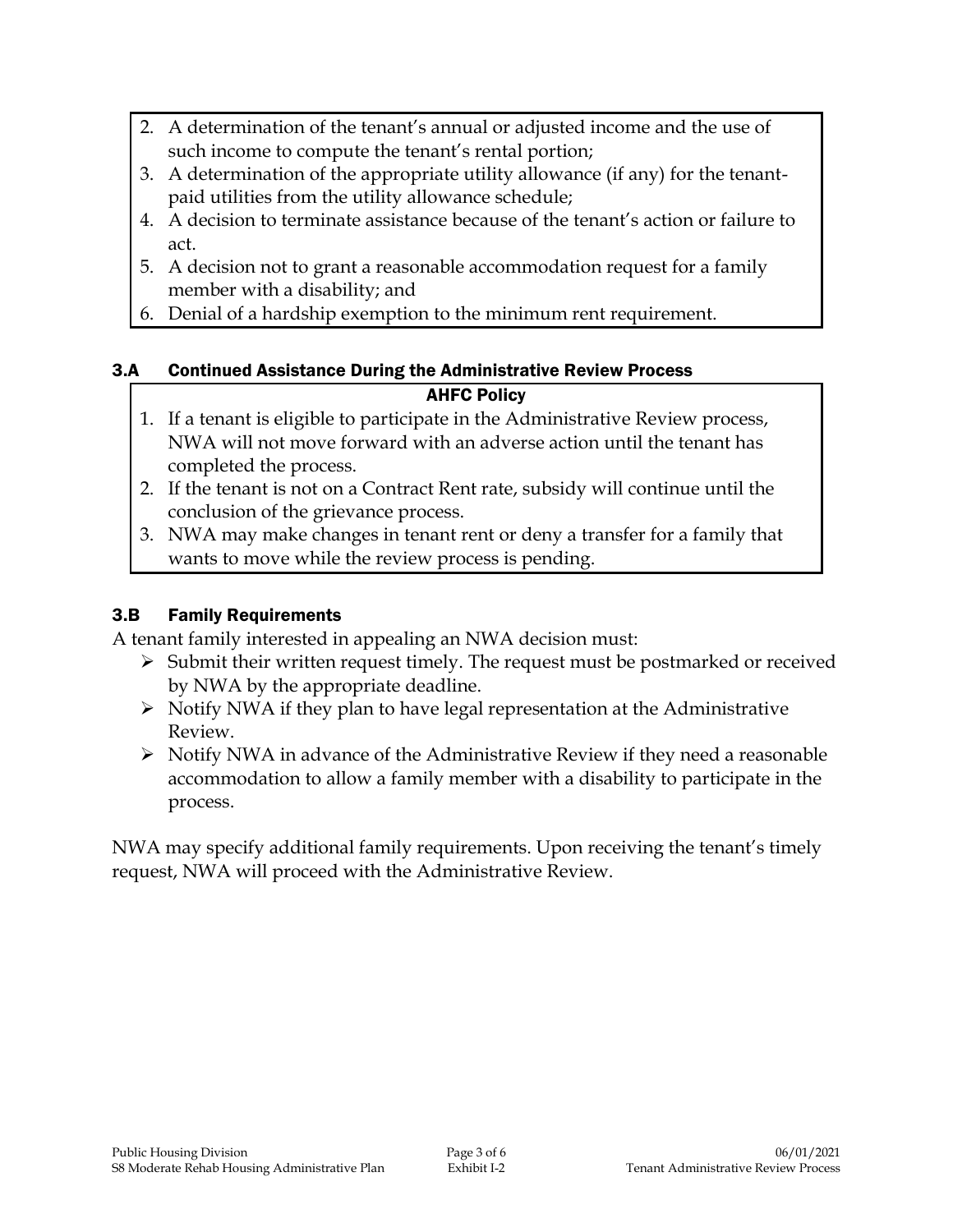### 3.C NWA Requirements

NWA will promptly schedule the meeting with a written notice containing:

- $\triangleright$  The date, time, and location of the hearing.
- $\triangleright$  A listing of the tenant's rights including:
	- The right to request documentation from their file (a fee may apply. See the Information Requests exhibit).
	- The right to have any witnesses or present documentation in support of their position.
	- The right to request legal or personal representation. Any attorney fees or other costs are at the applicant's expense.

NWA may specify additional requirements in their policy.

# 4. Conducting the Administrative Review

NWA will conduct the Administrative Review as follows.

- $\triangleright$  The meeting may be conducted in person or by telephone.
- $\triangleright$  The meeting may be conducted by the NWA staff person responsible for the notice or a supervisor familiar with the cause for the notice.
- $\triangleright$  The person conducting the meeting shall notify the tenant, in writing, of NWA's decision timely. The notification will include a brief statement of the reasons for the decision.

See the section Failure to Appear for a family's failure to attend the Administrative Review.

# 5. Hearing Officer Selection and Duties

# AHFC Policy

- 1. The hearing officer conducting the Administrative Review may be the property manager or their supervisor.
- 2. The hearing officer shall require NWA staff, the tenant, family members, counsel, and other participants or spectators to conduct themselves in an orderly fashion. Failure to comply with the directions of the hearing officer to obtain order may, at the discretion of the hearing officer, result in exclusion from the proceedings or in a decision adverse to the interest of the disorderly party and granting or denial of the relief sought, as appropriate.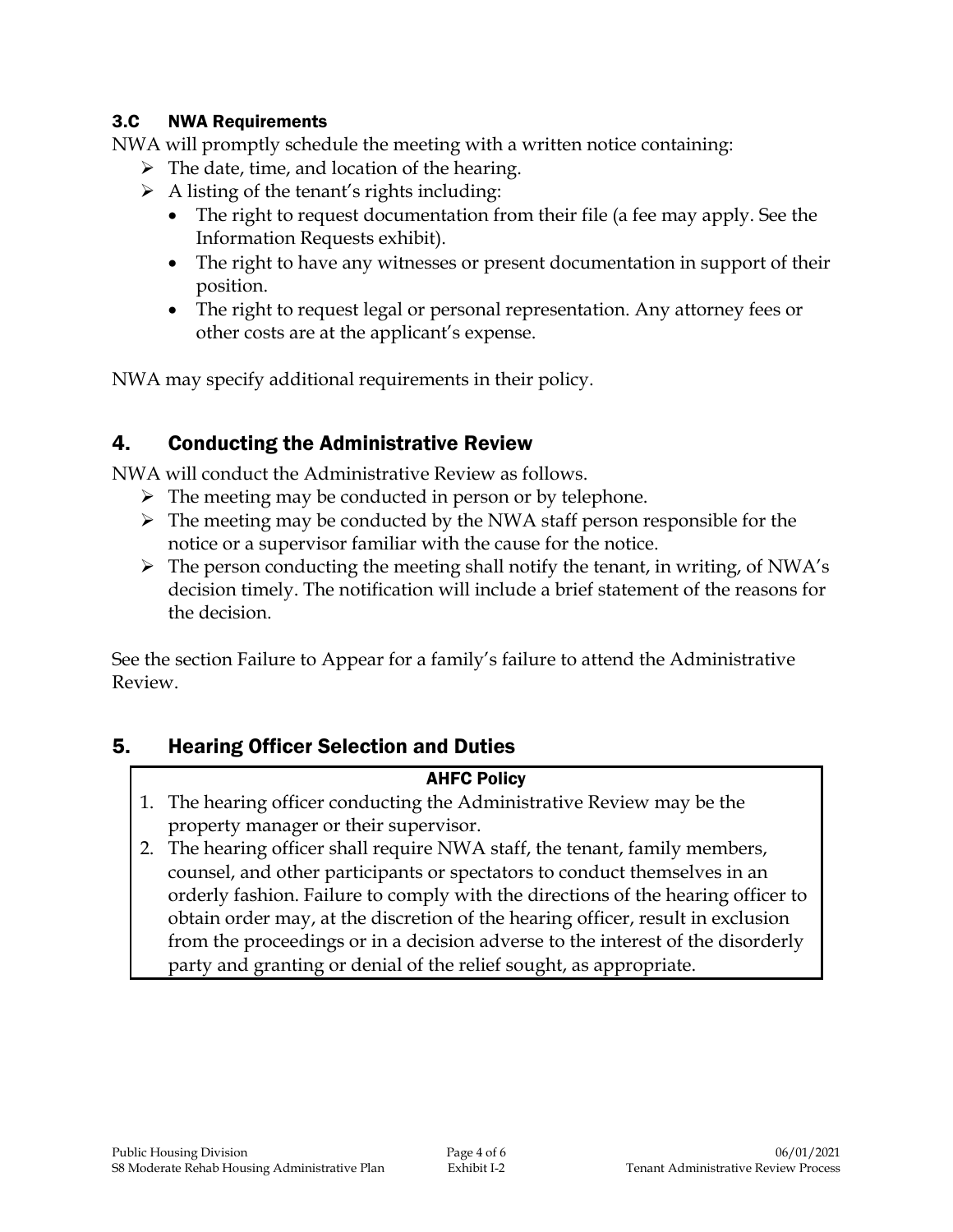### 5.A Failure to Appear

### AHFC Policy

If a party fails to appear, the hearing officer will conduct the hearing, and the parties in attendance will present their case. If there are extenuating circumstances for why a party did not appear, the parties in attendance can agree to reschedule the hearing for another date.

### 5.B Hearing Officer Decision Content

### AHFC Policy

- 1. The hearing officer has ten (10) business days from the completion date of the hearing to render a written decision.
- 2. All hearing decisions must contain the following, "This decision is a final decision from which only a judicial appeal may be taken within 30 calendar days of receipt of this decision, in accordance with applicable court rules governing administrative appeals."
- 3. The decision is distributed to all parties.
- 4. NWA will keep a copy of the decision in the family's file.

# 6. Effect of Decision

### AHFC Policy

The decision of the hearing officer is binding on NWA and AHFC, unless the Director, Public Housing Division, determines and promptly notifies the family that AHFC is not bound by a hearing decision.

# 7. Definitions

# HUD Regulation 24 CFR 966.53

Definitions. For the purpose of this subpart, the following definitions are applicable.

# 7.A Complainant

Complainant shall mean any tenant whose grievance is presented to the PHA or at the project management office.

# 7.B Elements of Due Process

Elements of due process shall mean an eviction action or a termination of tenancy in a State or local court in which the following procedural safeguards are required:

- 1. Adequate notice to the tenant of the grounds for terminating the tenancy and for eviction;
- 2. Right of the tenant to be represented by counsel;